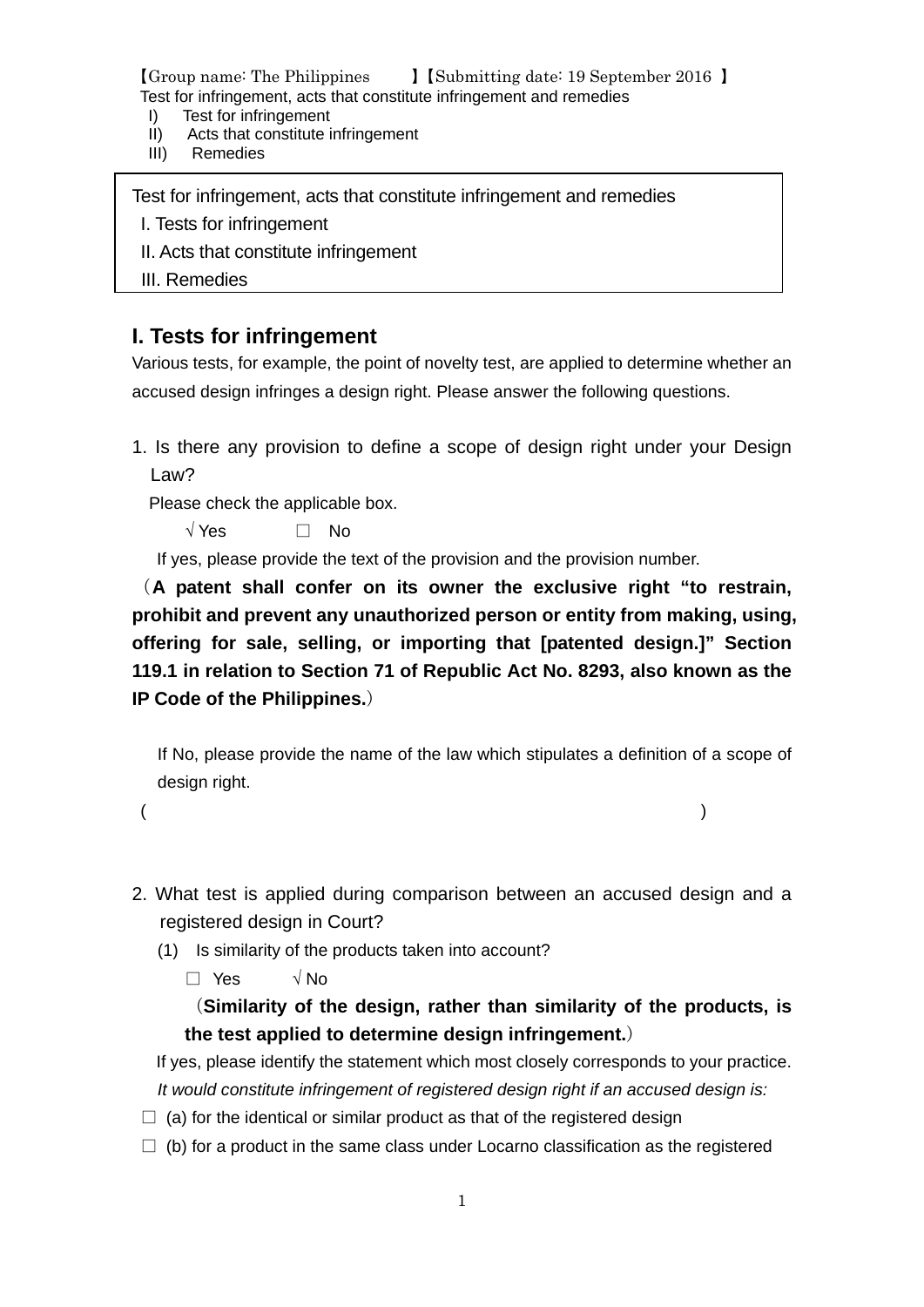- I) Test for infringement
- II) Acts that constitute infringement
- III) Remedies

design

- $\Box$  (c) for any products regardless whether the product is the same as that of the registered design
- $\Box$  (d) others (

(2) Is a prior art or novelty test for whether the registered design was already publicly known or publicly used by others in the world applied?

√ Yes □ No

If yes, please explain how prior art affects the chance of success for a registered design in Court?

(**Even if there may be similarity in the overall appearance of the contending designs, the defendant may raise as a defense and prove that his design did not appropriate what is new or novel in the registered design. Thus, the more points of novelty that the registered owner can show, the larger is the scope of his claims**.)

- (3) Which criterion is used to determine infringement?
- $\sqrt{a}$  (a) Whether the overall appearance of the two designs give observers the same impression.
- $\Box$  (b) Whether the two designs commonly have the same main or essential feature.
- $\sqrt{(c)}$  Whether the accused design shows the same individual character which the registered design has.
- $\Box$  (d) Others (
	- (4) Which of the following elements of design should be considered during a design infringement test?
- $\sqrt{a}$  Shape
- √ (b) Patterns
- $\Box$  (c) Materials
- $\Box$  (d) Size
- $\sqrt(e)}$  Colors
- $\Box$  (f) Others ( )
	- (5) Through whose eyes is the similarity of two designs assessed?
- $\Box$  (a) Designers or creators
- $\Box$  (b) Informed users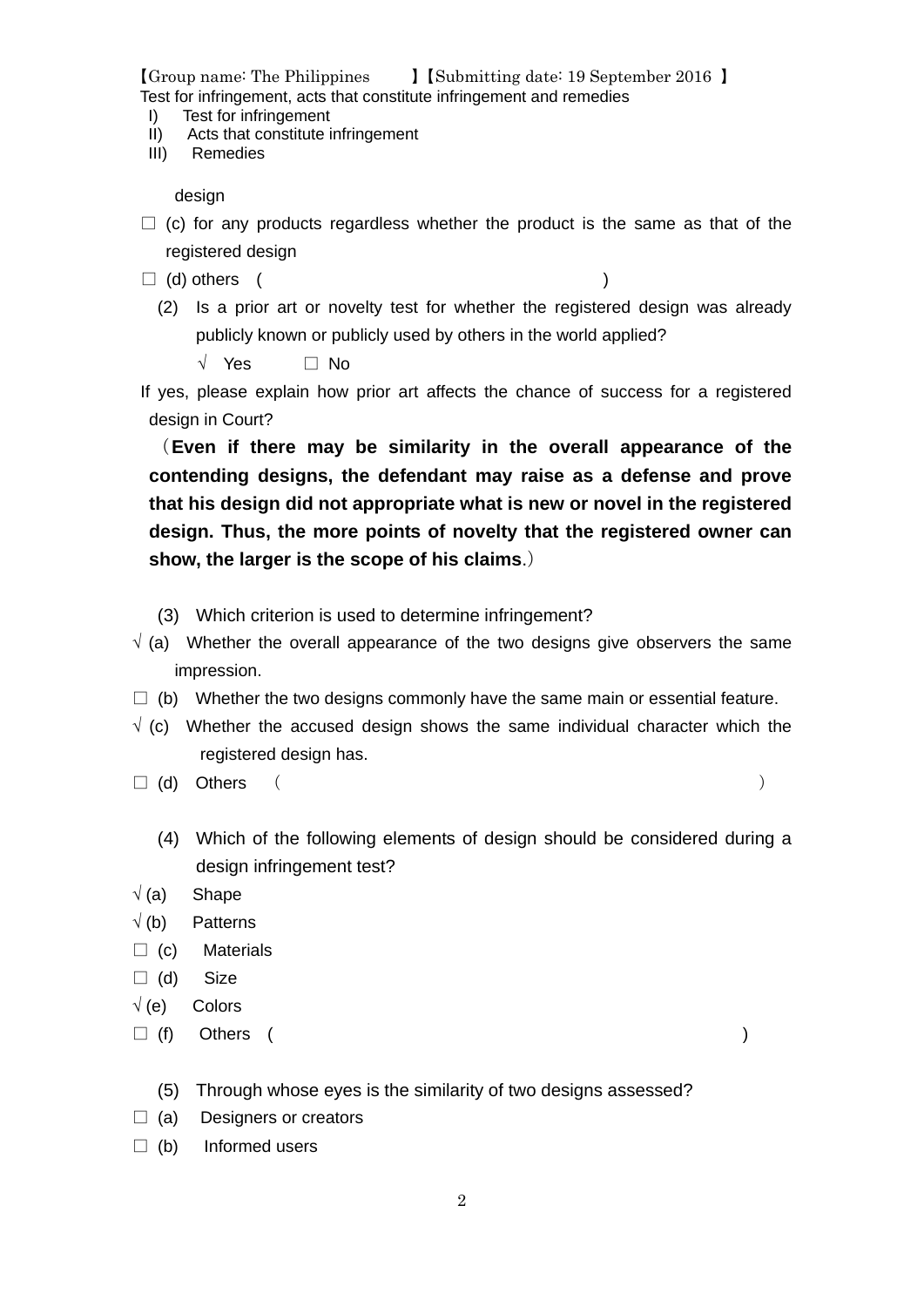- I) Test for infringement
- II) Acts that constitute infringement
- III) Remedies
- $\sqrt{}$  (c) Ordinary observers
- $\Box$  (d) Consumers including traders
- $\Box$  (e) General consumers
- $\Box$  (f) Others (

- (6) Are there any other tests applied in a process of judgment of an infringement? **There are no other tests**. If yes, please share with us.
- $($
- 3. In case a design right is granted on a design of a component of a device, when the component is set inside the device and not visible from outside, does selling such device constitute infringement of the design right of the component? A specific example is shown in Question II. 3 (3). √ Yes □ No
- 4. In case a design right is granted on a design which shows only a shape of a product, does manufacturing and selling products to which the registered design is applied together with additional patterns and/or color constitute design right infringement? A specific example is shown in Question II. 3  $(1).$ 
	- √ Yes □ No

## **II. Acts that constitute infringement**

1.1 Are there any provisions that define what kinds of acts constitute a design right infringement in your current law?

 $\sqrt{Y}$ es  $\Box$  No

If yes, please give the definition of infringement.

(**The making, using, offering for sale, selling, or importing a [patented design] without authorization of the patentee constitutes patent infringement. [Section 119.1 in relation to Section 76 of the IP Code of the Philippines]**)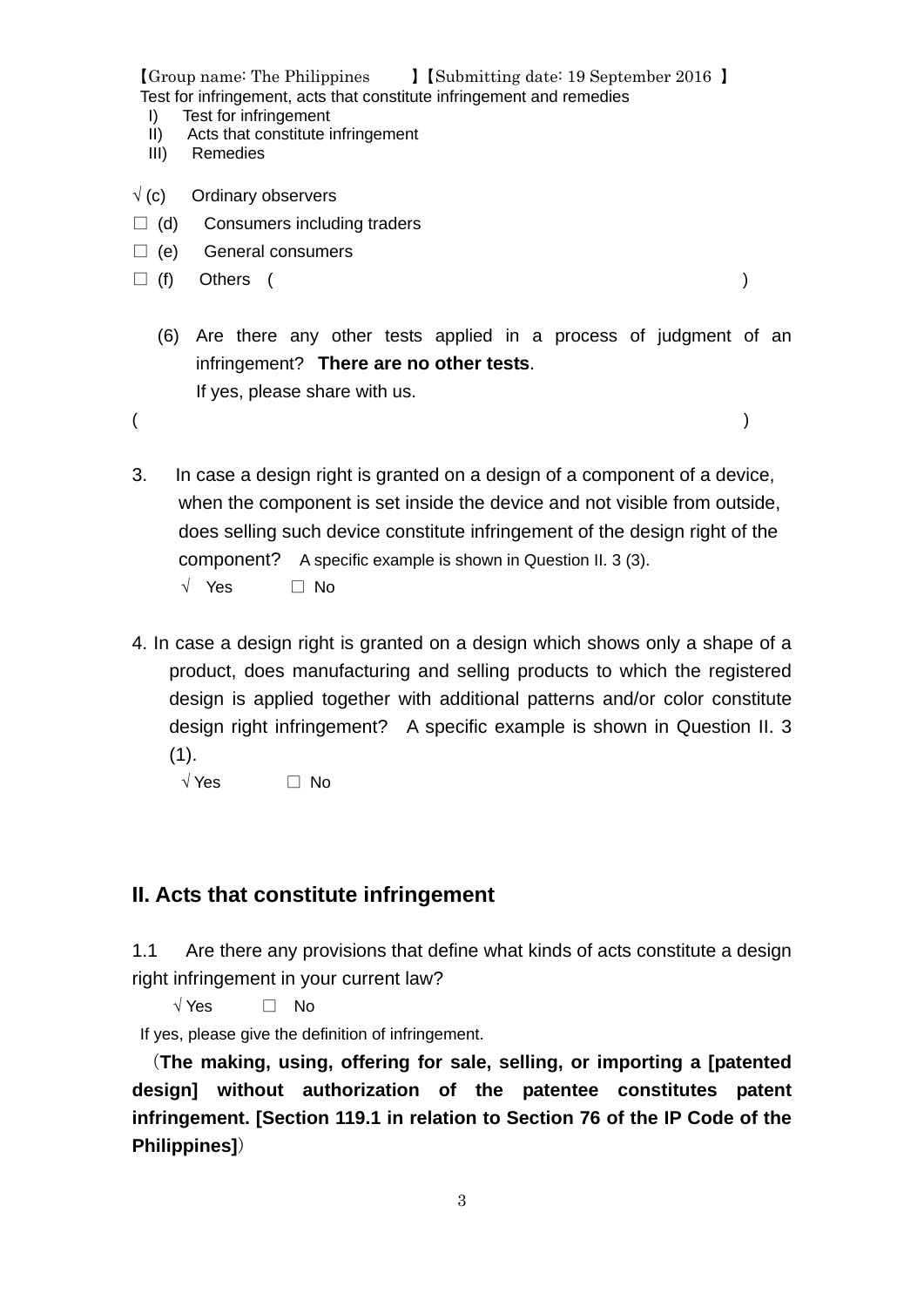- I) Test for infringement
- II) Acts that constitute infringement
- III) Remedies

1.2 Do the following acts constitute a design right infringement in your country? Please also specify infringement acts other than those listed below, if any. 

√ Manufacturing √ Using √ Assigning (Selling) ☐Leasing √ Importing ☐Exporting √ Offering for assignment or lease √ Displaying for the purpose of assignment or lease ☐Others( )

2. Does your jurisdiction require a commercial or business act to infringe a design right? In other words, if the acts listed in Question 1.2 are conducted for non-commercial or personal use, would such acts still be considered to be design right infringement?

□ Yes √ No

(**No, provided that such non-commercial or personal use does not significantly prejudice the economic interests of the owner of the patent. [Sec. 119.1 in relation to Sec. 72.2 of the IP Code of the Philippines]**)

3. Are the following acts likely to constitute a design right infringement in your country?

(1) Selling products embodying a registered design for only a shape of article but

additionally including surface patterns and colors

 $\sqrt{Y}$ es  $\Box$  No





[Registered design] 【Accused design 】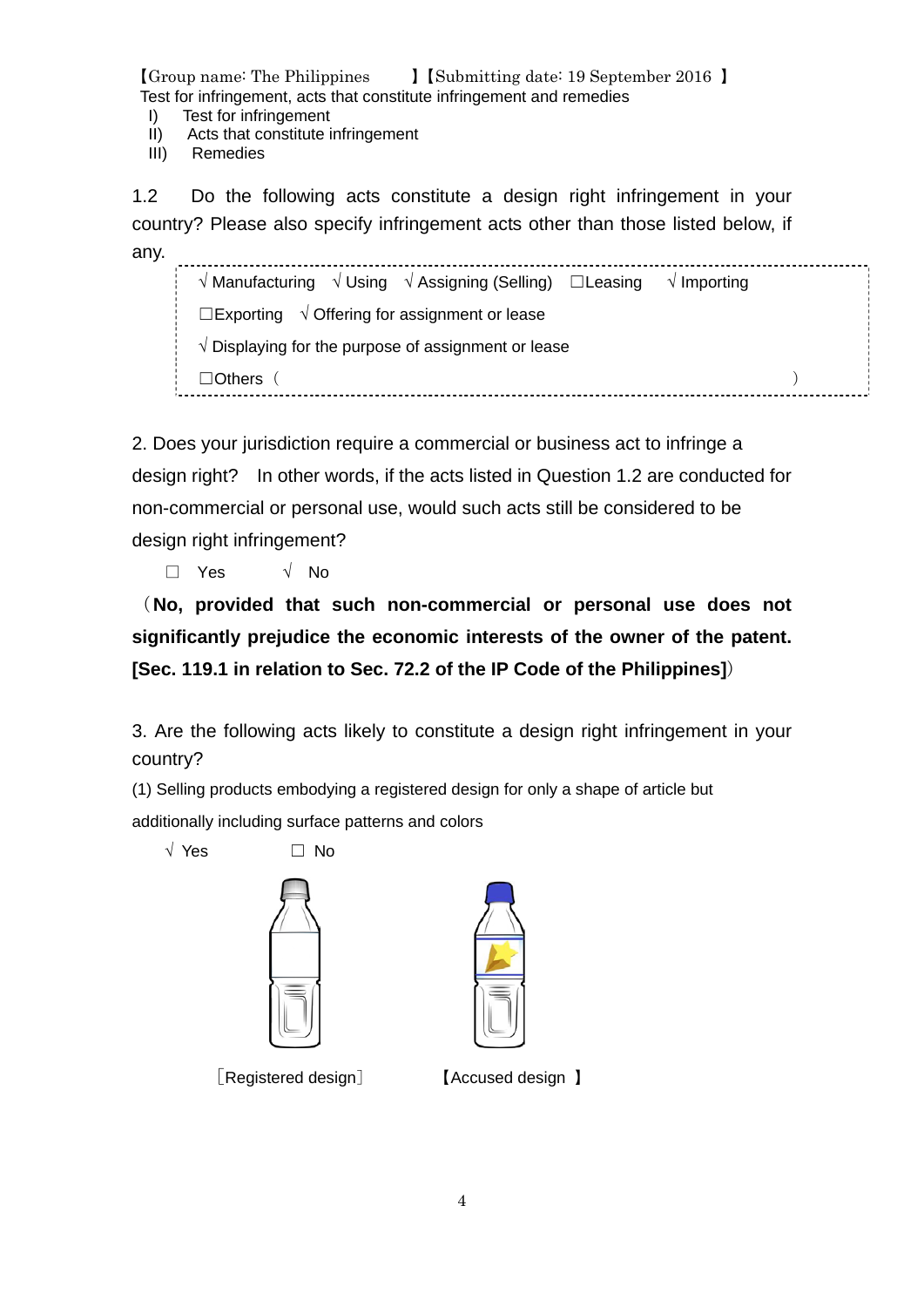- I) Test for infringement
- II) Acts that constitute infringement
- III) Remedies

(2) Producing a car with side mirrors which show a registered side mirror design of another

holder or owner (The side mirror is produced without authorization.)

√ Yes ☐No





Registered design for side mirrors

(3) Producing a car with a compressor to which a registered design of another is applied (The compressor is produced without authorization and is set inside the engine room so that it is hidden from view under normal conditions.)





Registered design Registered design hidden from view

(4) If the design on the left is registered in your country, will the design on the right be regarded as a design infringement?

√ Yes ☐No



Actual car (registered design) Toy car

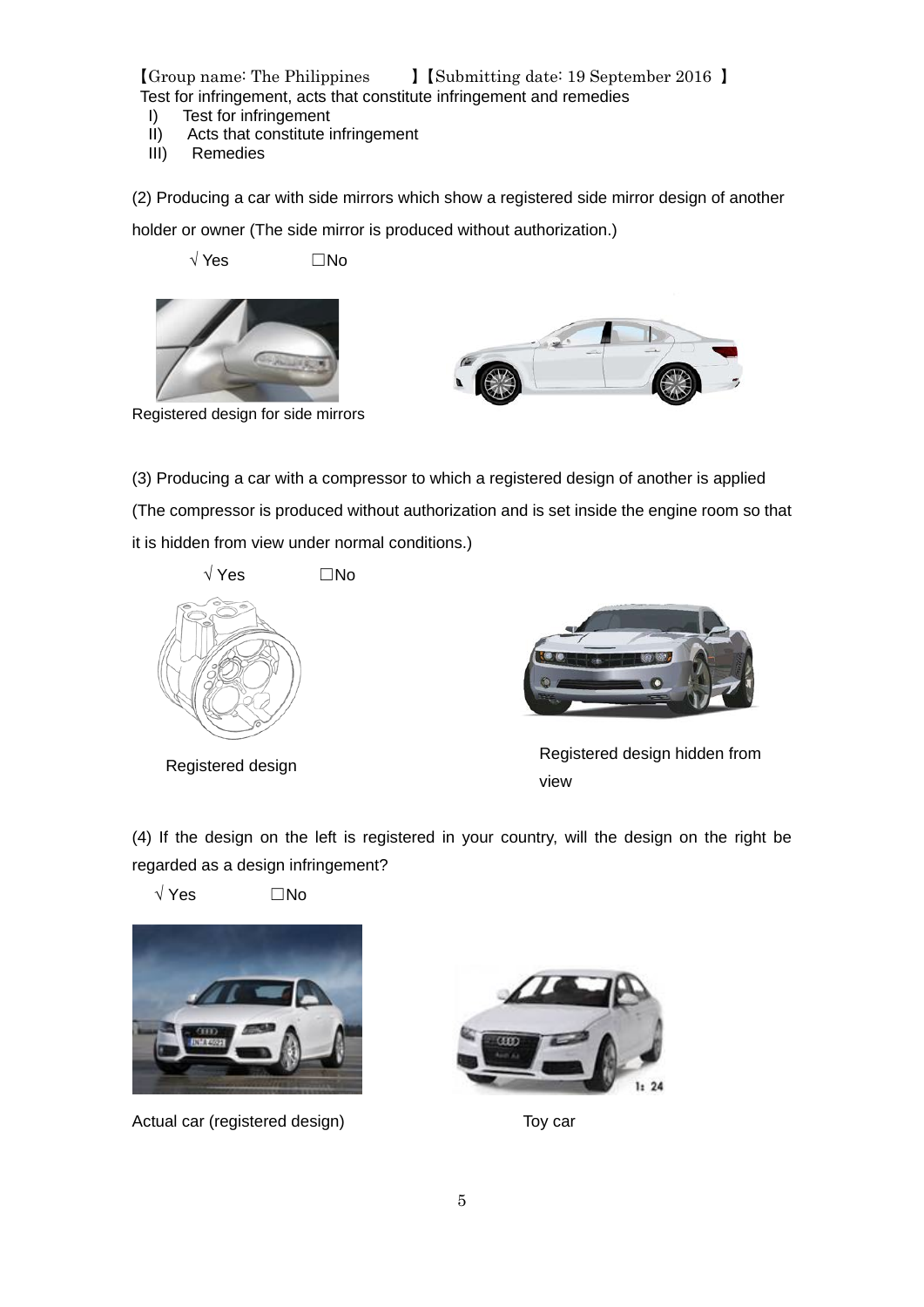- I) Test for infringement
- II) Acts that constitute infringement
- III) Remedies

(**Yes. Our law protects the design itself. It does not limit or restrict the product on which the design is applied. Thus, a replica toy car that copies the patented design of a real car may be regarded as design infringement.**)

(5) If the design on the left is registered in your country, will the design on the right be regarded as a design infringement?



(**No. What is registered is an industrial product in the form of a stuffed toy or doll, which has a three-dimensional form. The special appearance of this 3D form is what is protected by the registered design. In this case, the Pikachu character only appears as a surface ornamentation, i.e., flat illustrations, on a t-shirt. A case for design infringement is unlikely to prosper.**)

4.1 Are there any provisions regarding how to treat preliminary acts of infringing a design right that are likely to lead to the acts listed in Question 1.2 (hereafter called "indirect infringement") in the law? If applicable, please specify what kinds of acts are considered to be "indirect infringement" and how "indirect infringement" would be treated by the law.

(**Anyone who actively induces the infringement of a [design] patent or provides the infringer with a component of a patented product knowing it to be especially adopted for infringing the patented [design] and not suitable for substantial noninfringing use shall be liable as a contributory infringer and shall be jointly and severally liable with the infringer. [Section 1191.1 in relation to Section 76.6 of the IP Code of the Philippines].**)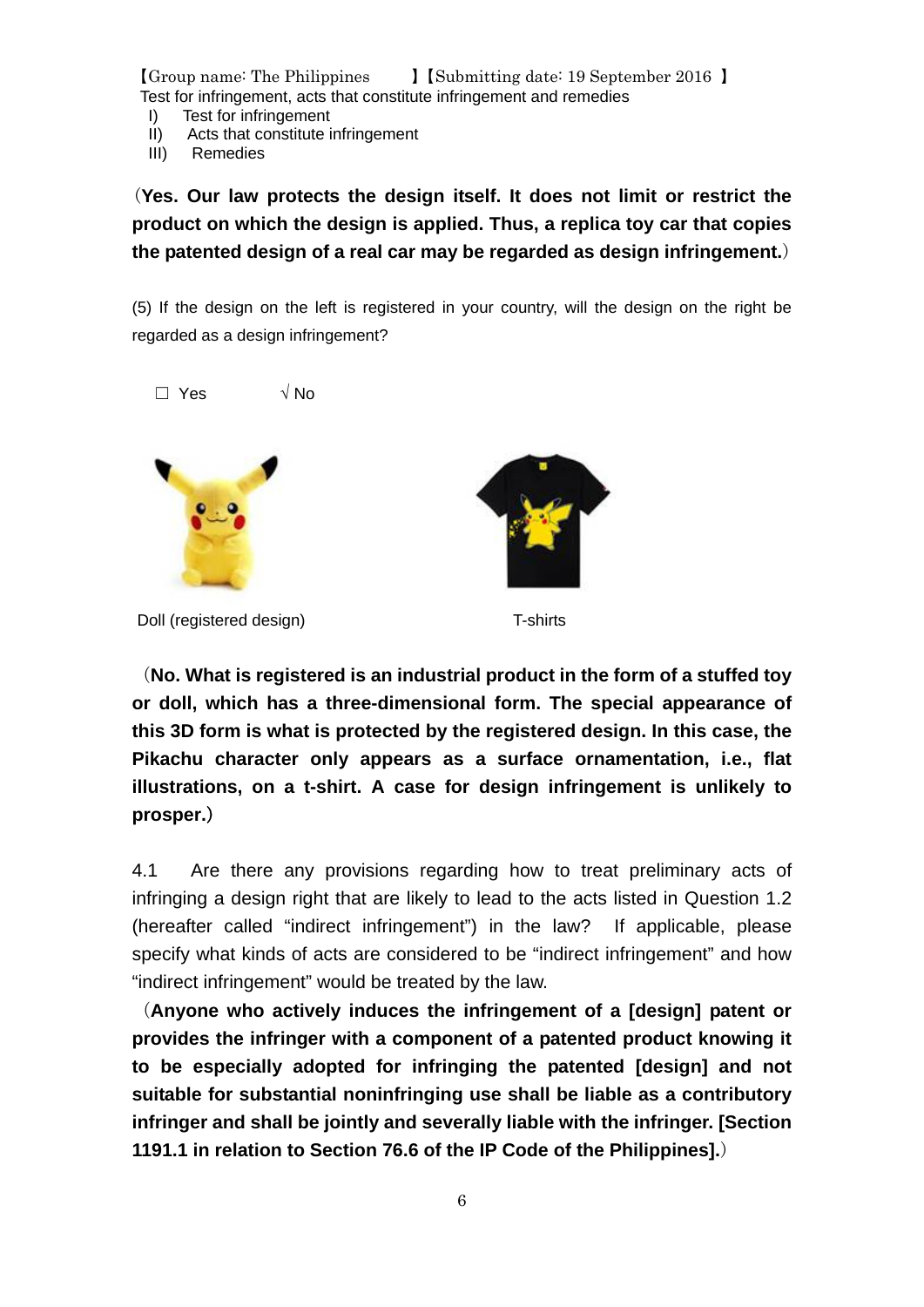- I) Test for infringement
- II) Acts that constitute infringement
- III) Remedies

4.2 In the following cases, would each act constitute a design right infringement (direct or indirect) under current law in your country? Also, are there any other laws that prevent parties from conducting these acts?

(1) Creating 3D CAD data from which one can reproduce a product embodying a registered design by using a 3D printer, or selling, downloading, or copying the 3D CAD data through the Internet

√Yes ☐No

(2) Producing and selling a mold that might be used to manufacture products of a registered design.

 $\sqrt{Y}$ es  $\Box$ No

## **III Remedies for infringement: injunction**

1-1. Is it possible to enforce an injunction against a third party who has infringed design rights?

√Yes ☐No

1-2.Which organization would usually assist when a design holder needs to enforce his design rights?

√ Civil court

√ Administrative organization (e.g., Patent Office)

□ Police

□ Customs

□ Other organization

1-3. How long does it take to complete injunction procedures in an infringement case with the above organization?

 $\sqrt{ }$  Within half a year (for preliminary injunctions)

 $\Box$  Between half a year to one year

□ One to three years

 $\Box$  Three to five years

√ More than five years (for permanent injunctions. This is because the injunction can be enforced only after the decision on the main case becomes final.)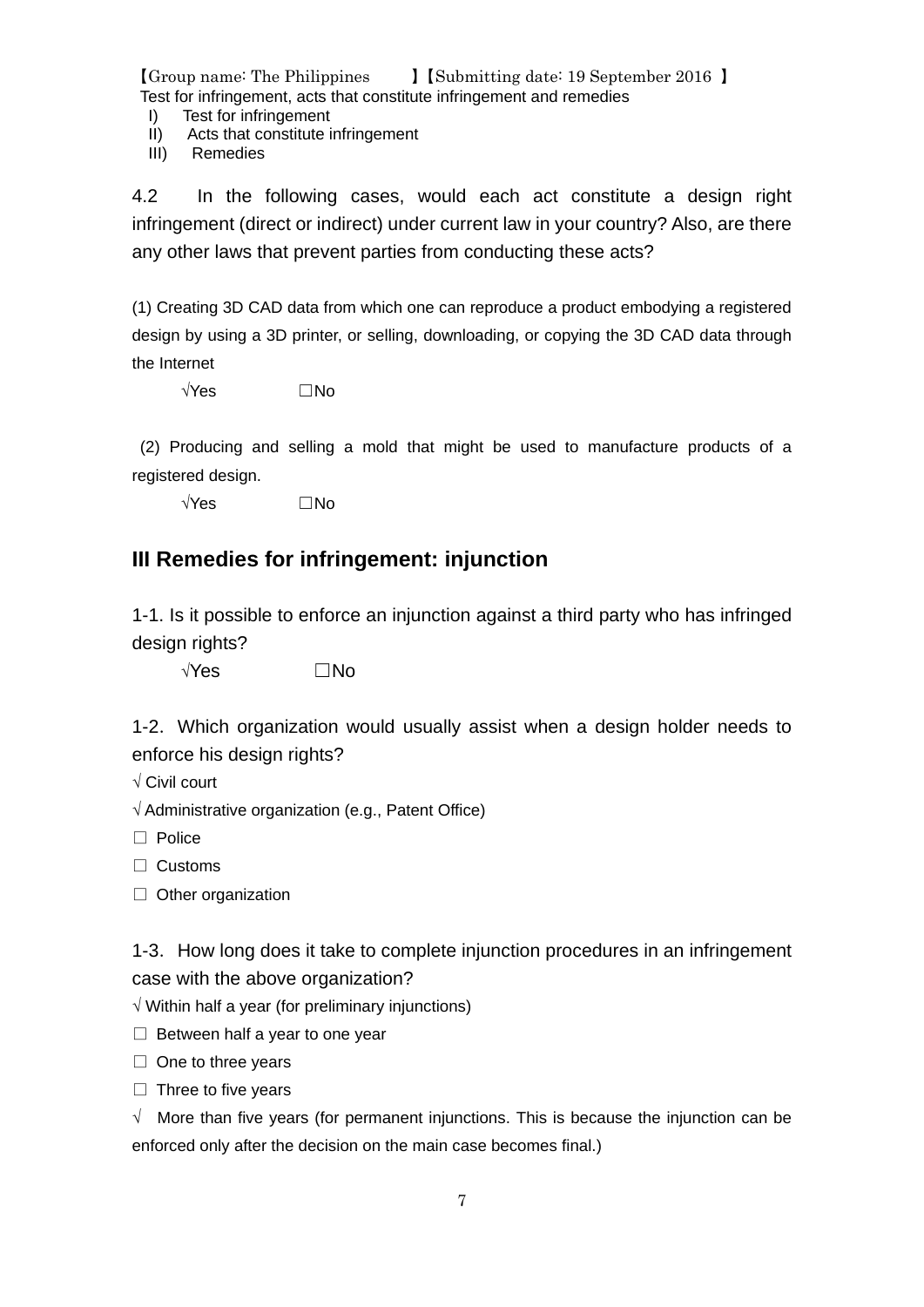- I) Test for infringement
- II) Acts that constitute infringement
- III) Remedies

1-4.What documents are necessary to be submitted to the above organization in such procedure?

Please check all applicable.

- $\sqrt{\phantom{a}}$  Original certificate of the design registration
- $\sqrt{ }$  Expert opinion or official examination result regarding the similarity of infringing product(s) and the registered design
- $\sqrt{\phantom{a}}$  Information regarding prior similar designs

 $\sqrt{ }$  Other documents (documents showing the infringing act [such as sales receipts] and photos of or the actual infringing product.)

2. Remedies for infringement: damages / public apology

2-1. Is it possible to claim compensation of damages along with demanding an injunction?

 $\sqrt{Y}$ es  $\Box$ No

2-2. If the answer of the above question 2-1 is Yes, what is the starting point for calculating the amount of damages, the date of publication of the registered design or the date of the request to cease distributing/manufacturing infringing products?

(**Damages cannot be recovered for acts committed before the infringer had known, or had reasonable grounds to know, of the patents. If there is no constructive notice on products embodying the patented design, calculation of damages begins from the date when infringer has actual knowledge of the design patent. [Sec. 119.1 in relation to Sec. 80 of the IP Code of the Philippines.]**)

2-3. May a design-holder seek damages in an amount equal to:

√ Lost profits

√ Reasonable royalty

- □ The infringer's profit
- $\sqrt{\phantom{a}}$  Other (e.g., two times the amount of the license fee)

(**The rule is the design holder can recover an amount equal to the damages he sustained. If the amount cannot be readily ascertained or if**